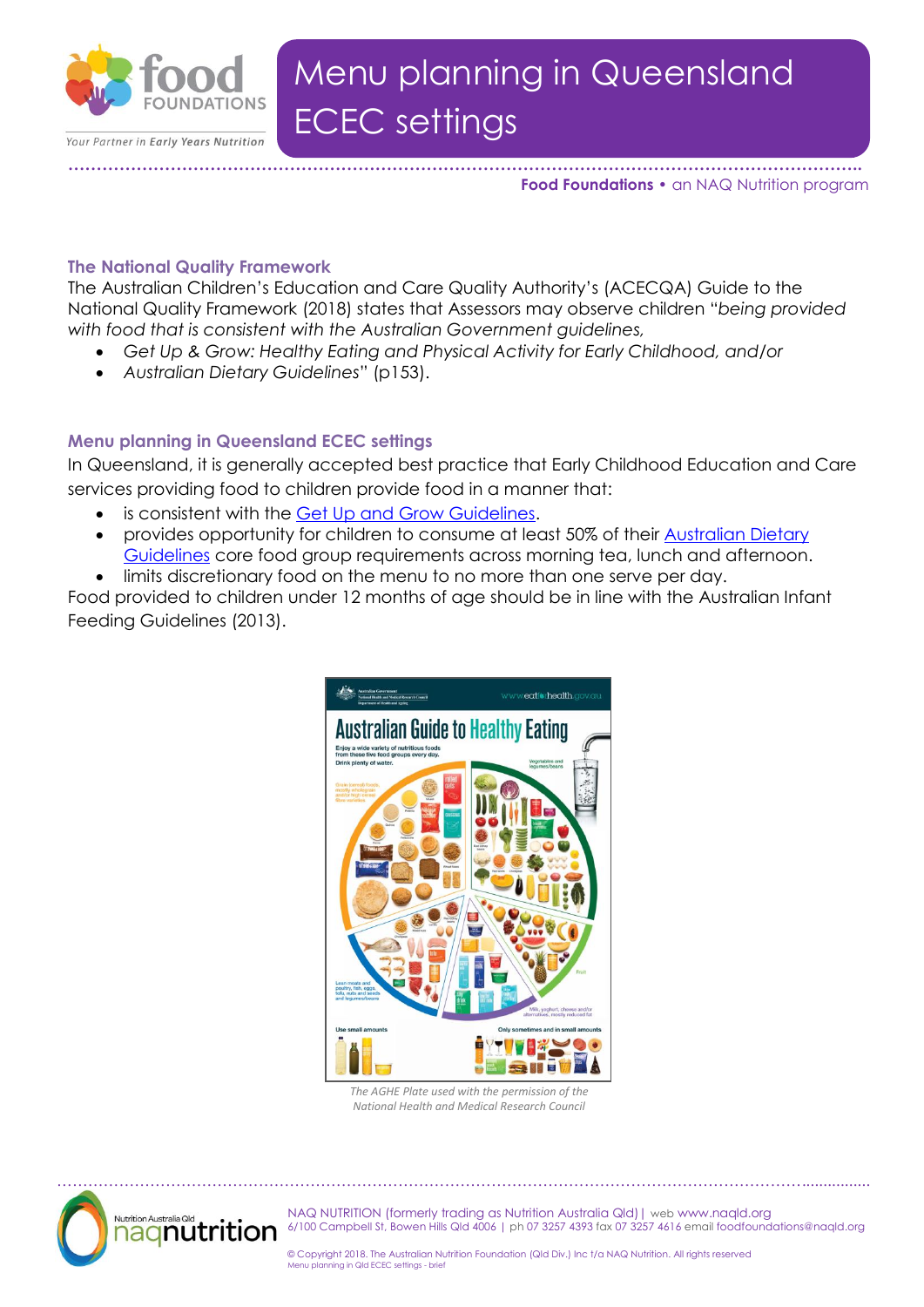

**………………………………………………………………………………………………………………………….. Food Foundations •** an NAQ Nutrition program

#### **How many serves?**

The tables below outline the recommended serves of core food groups per day for children and the minimum number of serves that should be provided in care across morning tea, lunch and afternoon tea.

### **Table 1: Recommended minimum serves per day for children 13 – 24 months**

| <b>Food Group</b>                    | Serves recommended<br>per day | <b>Serves recommended</b><br>in care (50%) |
|--------------------------------------|-------------------------------|--------------------------------------------|
| <b>Vegetables &amp; Legumes</b>      |                               |                                            |
| <b>Fruit</b>                         | $\frac{1}{2}$                 | ¼                                          |
| <b>Grain (Cereal) Foods</b>          | 4                             |                                            |
| <b>Lean Meat and Alternatives</b>    |                               | ⅓                                          |
| Milk, yoghurt, cheese & alternatives |                               | ⅓                                          |

## **Table 2: Recommended minimum serves per day for children 2-3 years**

| <b>Food Group</b>                    | Serves recommended | <b>Serves recommended</b> |
|--------------------------------------|--------------------|---------------------------|
|                                      | per day            | in care (50%)             |
| <b>Vegetables &amp; Legumes</b>      | $2\frac{1}{2}$     | $1\,\mathrm{\%}$          |
| <b>Fruit</b>                         |                    | ⅓                         |
| <b>Grain (Cereal) Foods</b>          | 4                  |                           |
| <b>Lean Meat and Alternatives</b>    |                    | ⅓                         |
| Milk, yoghurt, cheese & alternatives | $1\%$              | ¾                         |

### **Table 3: Recommended minimum serves per day for children 4-6 years**

| <b>Food Group</b>                    | Serves recommended<br>per day | <b>Serves recommended</b><br>in care (50%) |
|--------------------------------------|-------------------------------|--------------------------------------------|
| <b>Vegetables &amp; Legumes</b>      | 4½                            | 2 <sup>1</sup>                             |
| <b>Fruit</b>                         | $1\%$                         | ¾                                          |
| <b>Grain (Cereal) Foods</b>          | 4                             |                                            |
| <b>Lean Meat and Alternatives</b>    | $1\%$                         | ¾                                          |
| Milk, yoghurt, cheese & alternatives | $1\frac{1}{2} - 2$            |                                            |



NAQ NUTRITION (formerly trading as Nutrition Australia Qld)| web www.naqld.org 6/100 Campbell St, Bowen Hills Qld 4006 | ph 07 3257 4393 fax 07 3257 4616 email foodfoundations@naqld.org